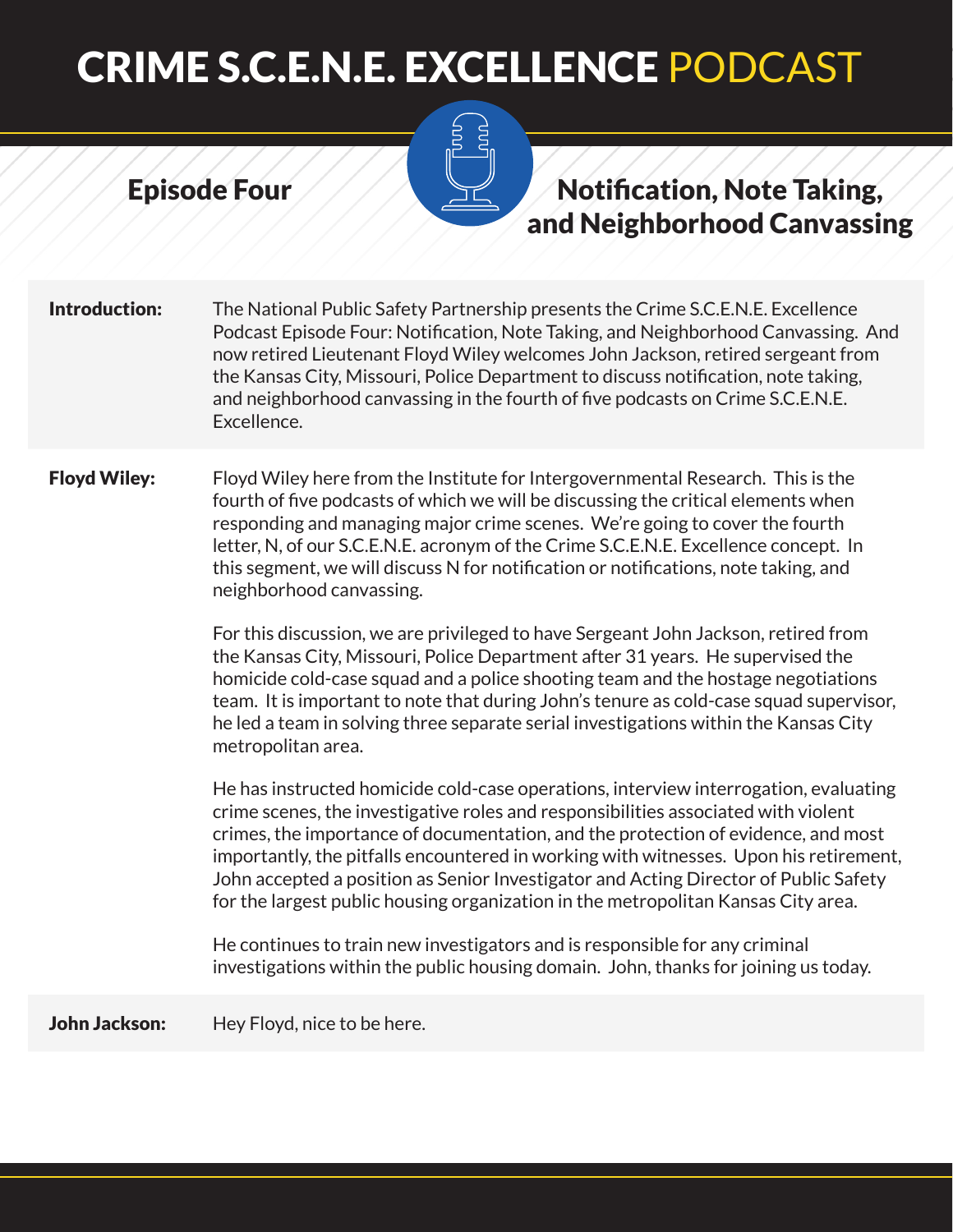## Notification, Note Taking, and Neighborhood Canvassing

Floyd Wiley: John, I want to pull from your vast experience by starting off our discussion on notifications when navigating the initial response to a violent crime scene, then we'll work our way to the importance of note taking, and then we'll finish off this segment with the neighborhood canvassing. Does that sound good to you?

**John Jackson:** That sounds great, Floyd. That's a lot of good information to get into.

Floyd Wiley: Great. So on notifications, talk to me, John.

Episode Four

John Jackson: Well Floyd, you can think back to the many years that you were in the field and that I was in the field and many officers have spent in the field. And the initial response to a crime scene is extremely hectic. You have any number of officers that are dispatched to that scene. You have neighbors, you have, of course, the media's interference. A lot of things can influence what happens on that initial response.

> You're going to have the primary officer, that first dispatched officer who will be responsible for not only completing the report but notifying the necessary people of this incident. And it's extremely difficult to focus in on that. So, let's just start at the very beginning. That officer's going to get to the scene and make every attempt to stabilize that scene with officer safety and witness safety as the primary mission of that initial response.

> And once things are slowed down a little bit, a little more calm, and that officer has a chance to make an evaluation, he has to decide who he needs to notify, in what order he needs to notify, and get the proper people on-scene as quickly and as safely as possible. Generally, you will see an initial officer will notify their sergeant, if the sergeant is not dispatched to the scene.

> With staffing levels in many agencies, you have sergeants that are spread pretty thin throughout their squad, their district, or however they're divided up. So that officer would get his sergeant on the way because the sergeant will have to make many of the notifications that are necessary in a major crime scene.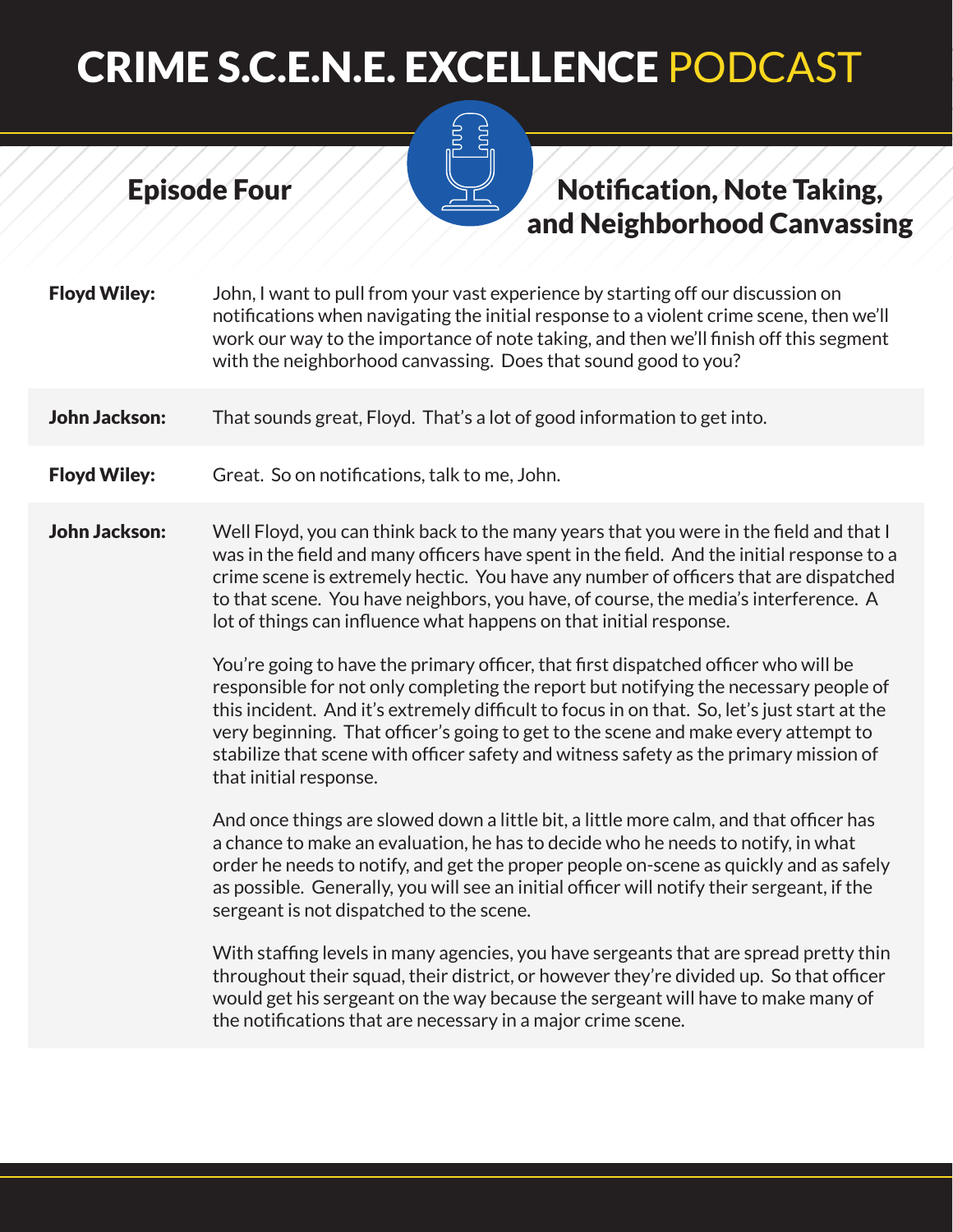Episode Four

### Notification, Note Taking, and Neighborhood Canvassing

**Floyd Wiley:** So if they don't have a sergeant or say, for instance, there was a different type of structure within the organization, would it be prudent just to make sure whoever the supervisor is or whoever the acting sergeant is should be responding to the scene? Does that make sense?

John Jackson: That's absolutely correct. An initial officer responding to a scene will have some sort of a supervisory person that he needs to make an initial notification to. So, for the purposes of this discussion, we'll just use a sergeant. The officer will request that his sergeant respond to the scene. And once this sergeant's there, then he begins a process of briefing his sergeant on what he saw when he first got there and whether the scene is safe, whether there are resources are needed immediately, such as paramedics, fire department, any kind of rescue teams, whatever might be needed immediately to that scene.

> That sergeant will then kind of take the reins and evaluate what information he's been given. And then the sergeant begins to make his notifications. And most generally, first person he's going to call is his boss, whether it be a captain or lieutenant or whatever their rank structure is, who will then begin to make their notifications. But the importance of all of these notifications is clear and concise information.

That sergeant needs to know manpower. How many officers are at the scene? How many officers does he think he'll need? Are there areas that are being secured by a patrol officer that might be better served with a traffic officer, such as intersections, things along that line? That sergeant's got a lot of decisions to make before he even picks up the phone to call his boss. And of course we know that once he notifies his boss, it's going to trickle up the chain of command to whoever the highest-ranking person is that needs to be made aware of this particular situation.

Once these notifications are made from the patrol officer to the sergeant, the sergeant can then look into what resources does he need to call in, making the notification to the proper investigative unit, ordering maybe different resources that he has the ability to call. Once that sergeant notifies those investigators, they will begin the process of evaluating the information and determining how many resources they need to have respond to the scene to begin the investigation, such as crime scene investigators, coroner's office or, just depending on the situation, what resources those investigators will need.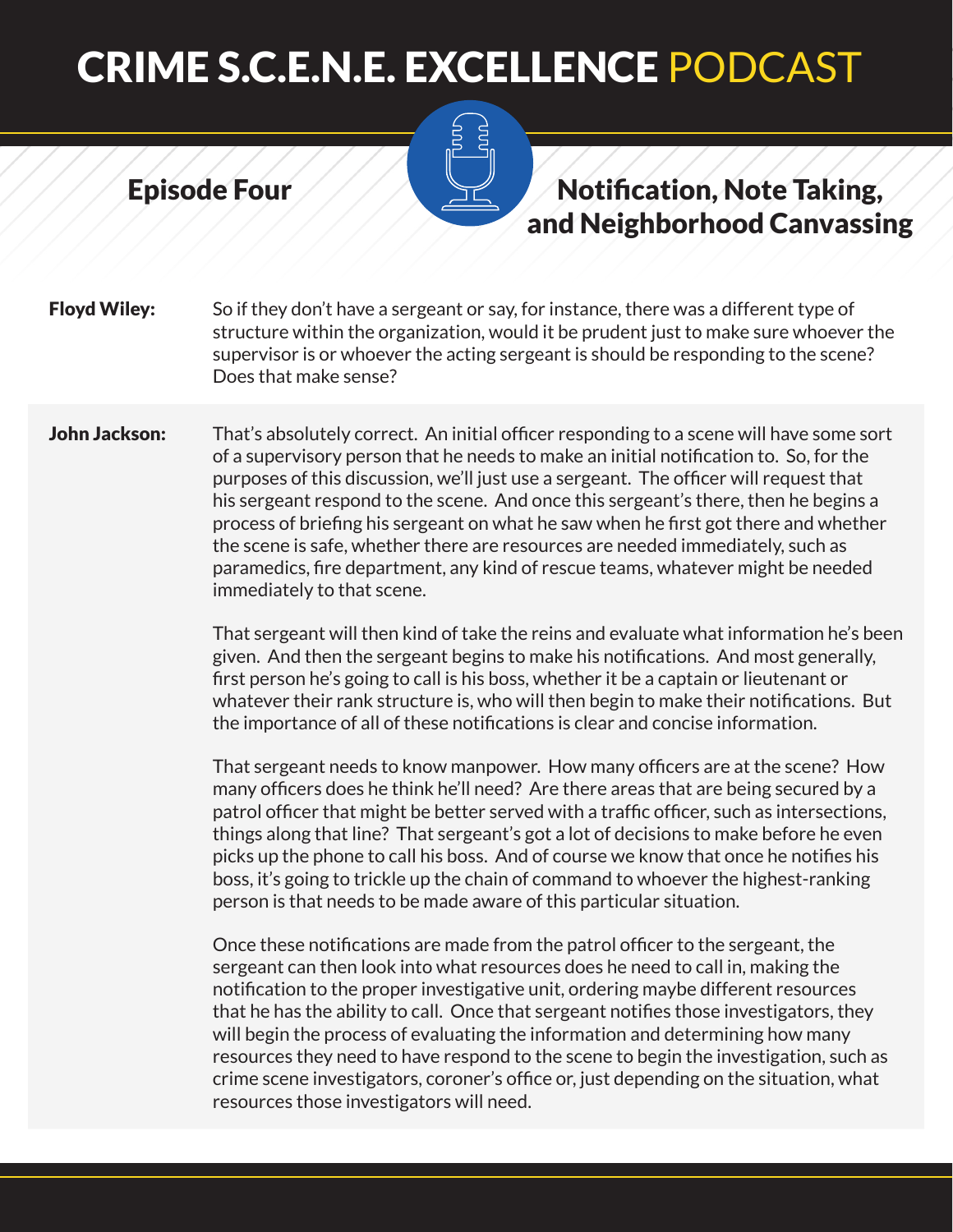

Episode Four

### Notification, Note Taking, and Neighborhood Canvassing

- Floyd Wiley: So pretty much in a nutshell, that's the way or a way to make sure that we don't lose anything, nothing slips through the cracks in other words, when it comes down to notifications on a crime scene. Would you agree?
- John Jackson: That's right, Floyd. That's exactly it. And to be perfectly clear, there's always something that slips through the cracks. It's just the way it goes. And officers have to act on that information as soon as they're made aware of it and then take the initiative to pass that information on to the proper people.
- **Floyd Wiley:** So let's move on to another portion of this. And let's talk about the note taking and how critical that is, not only in constructing a well-detailed report but also passing on information to your supervision, to your investigators, and also maintaining those professional notes.
- **John Jackson:** Those professional notes are a thing that can come back to haunt an officer vears down the road. So, most officers have their handy-dandy pocket notebook, and they pull that thing out and they start writing notes down, victim's name, maybe a witness, direction of travel of the suspect, suspect description, things such as that. And they're going to use those notes to write their report, and that's great. But maybe a year, two years down the road when this thing all goes to trial, those notes could very well be subpoenaed into court.

And what you do not want is those notes to come in with the order for your girlfriend's flowers or what all your buddies wanted for lunch or who drew the short straw to go to the local convenience store to get a soda. So it's very important that officers maintain that notebook as a professional document. We've all made that mistake of handing the piece of paper to write this down on, write something down on a piece of paper, and it may not be the most appropriate thing.

But officers need to maintain professionalism of that notebook and be sure they're aware of that. Concise notes will help you later on when you have to sit down and write that detailed report from your initial crime scene report. So that's another reason those notes need to be clear and concise. I've written notes down in my notebook and two hours later, I'm looking at it and I'm saying, "What did I write here? What do I mean by this?"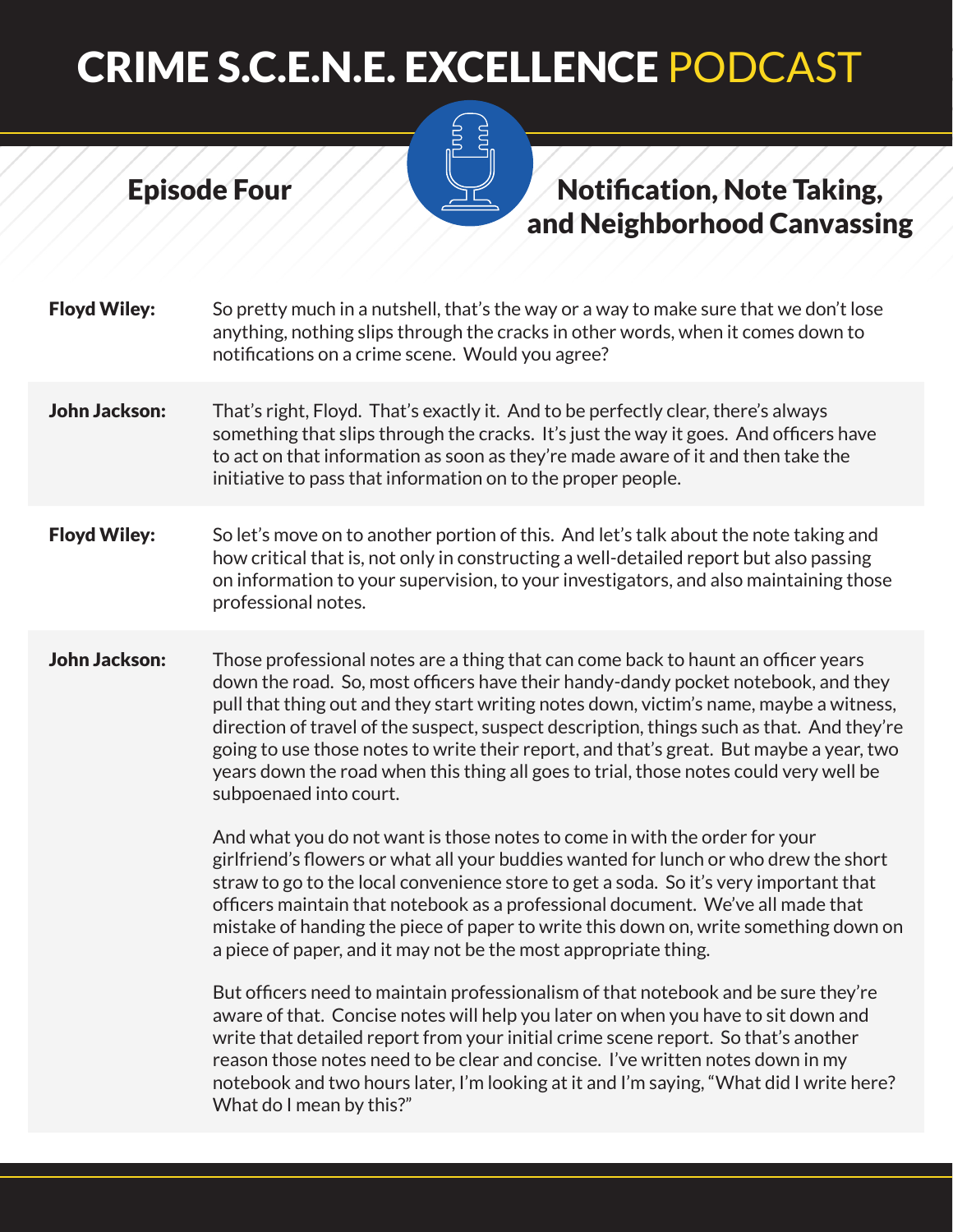# **RDU**

Episode Four

# Notification, Note Taking, and Neighborhood Canvassing

| <b>Floyd Wiley:</b>  | Right. And the other thing that I always looked at was making sure that we took those<br>accurate notes to make sure we can pass it off to your supervisor, all the detailed<br>information, victim, suspect, everything that was pertinent so you can try to keep<br>from having those gaps in information. And like you said, keeping that notebook,<br>shoot, I can tell you I've maintained those and put them in boxes for years and years.<br>Because you just never know, not only just for this case but also for some other<br>information that may pop up in the future that you can kind of tie an individual to. |
|----------------------|------------------------------------------------------------------------------------------------------------------------------------------------------------------------------------------------------------------------------------------------------------------------------------------------------------------------------------------------------------------------------------------------------------------------------------------------------------------------------------------------------------------------------------------------------------------------------------------------------------------------------|
| <b>John Jackson:</b> | That's correct, Floyd. I can't remember a court case where I testified that one of the<br>first few questions a defense attorney asked me is "Detective, do you have your notes<br>that you took from the scene?" Once you produce those notes, they become part of<br>that case file. They become evidence. So, maintain that clear, concise, professional<br>notebook.                                                                                                                                                                                                                                                     |
| <b>Floyd Wiley:</b>  | So, and obviously making sure we do not throw them away. So, let's move on to<br>neighborhood canvassing and the importance of that when we're navigating through<br>this initial response. How important is that neighborhood canvassing?                                                                                                                                                                                                                                                                                                                                                                                   |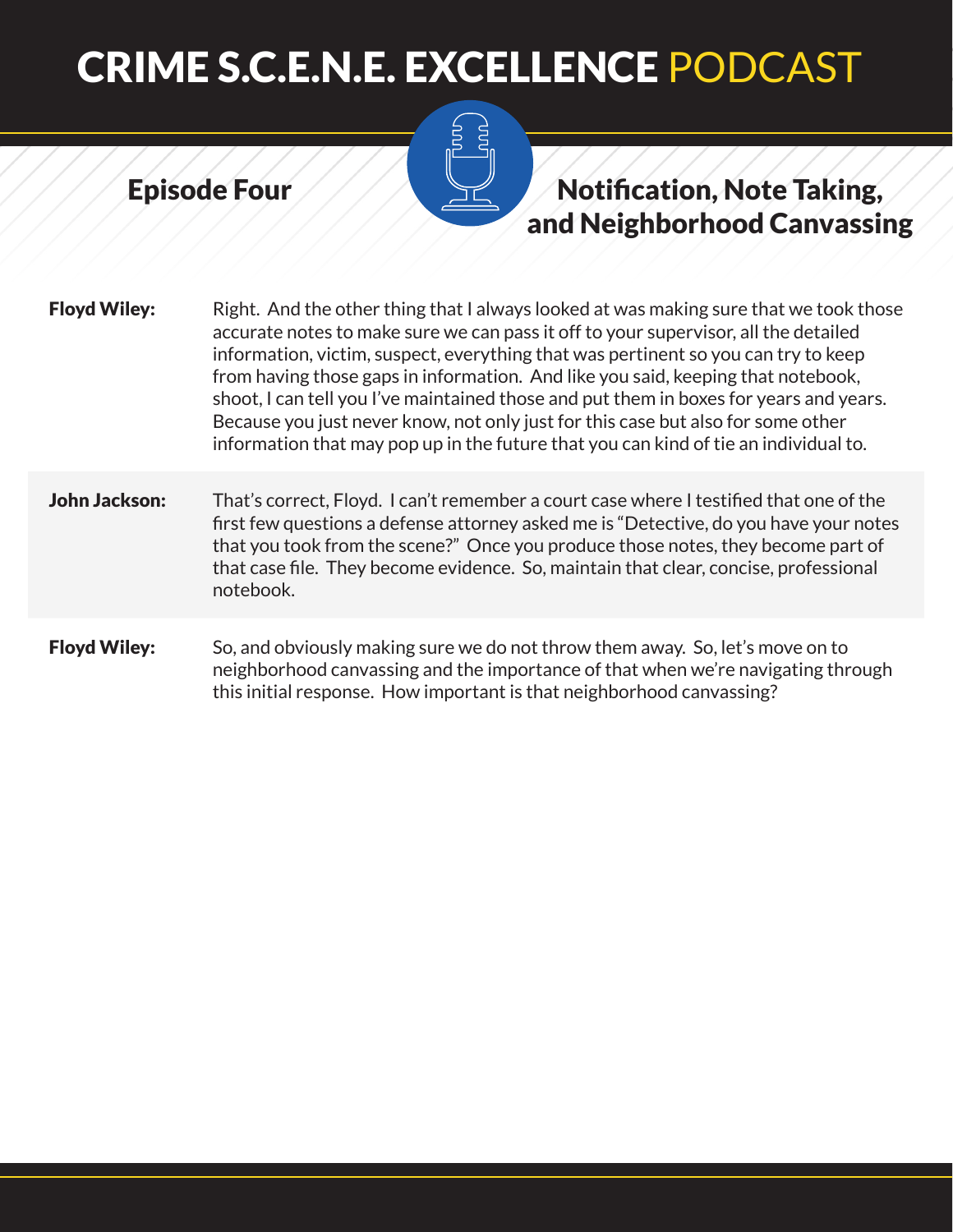#### Episode Four

### Notification, Note Taking, and Neighborhood Canvassing

**John Jackson:** Neighborhood canvassing is very important, and yet it's one of the most difficult tasks that a field officer or an investigator will have. You have to take a professional demeanor to each and every person you talk to and solicit from them in a comfortable fashion—and I'll come back to that in just a second—any information that they may have that they can share with you or will share with you.

> Over the last several years, we've worked through this "snitches get stitches" thing, and it has become increasingly difficult to find neighbors, witnesses, family members that will speak to you. That officer has to go to them as a professional because he's either wearing, he or she is either wearing a police uniform or maybe a suit and tie or maybe a polo shirt with a big badge on the chest. But make no mistake about it, that's a law enforcement official that's coming to their door. So that officer has to be professional.

> But yet you have to empathize with what these people are going through by living in the neighborhood and make them feel comfortable in information that they share with you. This is their neighborhood. They need to take some control of what's going on. But many neighbors are afraid because if they tell you something and it gets back that they said it, there may be repercussions that they have to face.

So as a professional, you have to talk to these people, make them feel comfortable, make them understand the importance of sharing whatever information they may have in order for this perpetrator to be taken off the streets. Because it's their neighborhood. They need to feel safe. And that's very difficult.

I want to stress we've had a recent string of officers being assaulted as they merely approach the residents. So, I want to stress that when officers and detectives are doing these area canvasses, number one priority is officer safety. You have to be aware of your surroundings at all times. These area canvasses sometimes can get real boring, knocking on the door, writing down their name, writing down their phone number, and getting the same story: "I didn't see anything."

But then you knock on that one door that that guy has had a bad experience with a police officer and it goes south real bad. So, you need to maintain vigilance of your surroundings.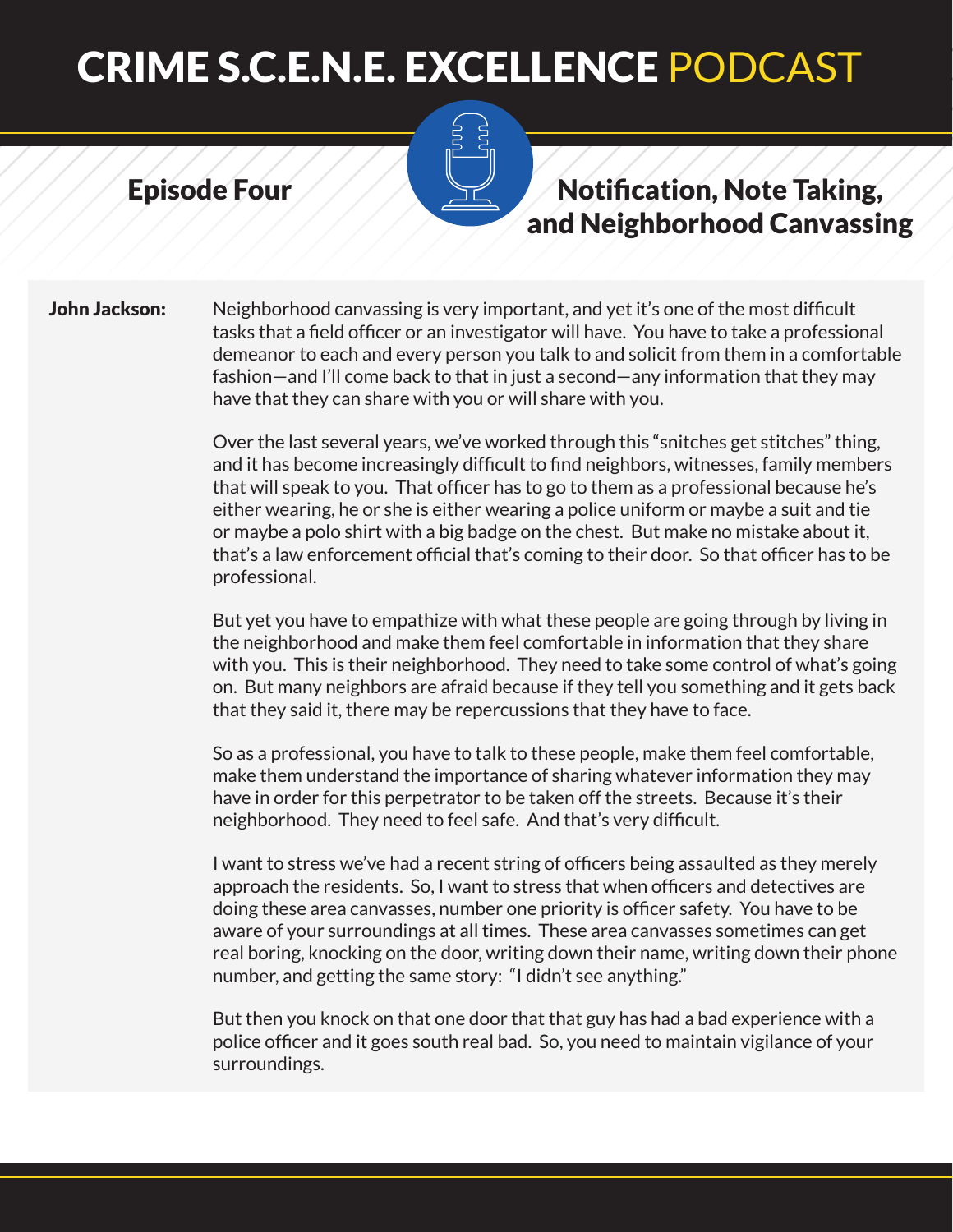Episode Four

# Notification, Note Taking, and Neighborhood Canvassing

| <b>Floyd Wiley:</b>  | Hey John, on that note, I think you're hitting on a key point addressing safety doing<br>the neighborhood canvass. Because you don't know when you knock on the door<br>what circumstance may befall you totally unrelated to your neighborhood canvass,<br>especially when you're in a nonpermissive environment. Officers need to maintain<br>the same caution as they do when they respond to any critical incident, and making<br>sure that you don't stand in front of the door, also known as the fatal funnel.                                                                                                                                                                                    |
|----------------------|----------------------------------------------------------------------------------------------------------------------------------------------------------------------------------------------------------------------------------------------------------------------------------------------------------------------------------------------------------------------------------------------------------------------------------------------------------------------------------------------------------------------------------------------------------------------------------------------------------------------------------------------------------------------------------------------------------|
|                      | When you knock on a door, your best option may be to retreat to an area of<br>safety. You need to have a heightened level of situational awareness, which we call<br>intentional awareness. Know where your last area of hard cover is located. You<br>should be aware of that during your approach. Push your vision out and up for 540<br>degrees of visual coverage and avoid tunnel vision and complacency.                                                                                                                                                                                                                                                                                          |
| <b>John Jackson:</b> | Absolutely. I want to go back to the clear and concise notes for just a second.<br>Because when you contact those witnesses, you want to get as much information<br>from them as you can. And then you want to have a way to recontact them. If it's<br>an officer contacting them or the original investigator contacting them, make sure<br>your notes show the full name, telephone number, any contact number, as much<br>information as we can get from that witness. Because the chances are very good<br>that they will be recontacted. There'll be more information that will come up later<br>in an investigation that could make that witness the key witness in your entire<br>investigation. |
| <b>Floyd Wiley:</b>  | And speaking of gathering information, just like you said, when you make contact with<br>some of these people who may not want to talk to you on-scene, they may be willing<br>to give you a phone number and you can call them later and conduct that interview<br>over the phone. So, don't leave that out if the person says, "Hey, look, I don't want to<br>talk to you right here." Try to gather some information and say, "Hey, can I call you on<br>the phone?" Maybe they'll give you a phone number.                                                                                                                                                                                           |
|                      | So let's go into like when we're doing these neighborhood canvasses, some of the<br>things that are common where we see that certain houses have not been contacted or<br>whether or not sometimes say, "Hey, look, nobody answered" and we just kind of walk<br>away or whether it is a weather condition that slows down the process. Let's talk                                                                                                                                                                                                                                                                                                                                                       |

about that and how important it is to follow up and make those contacts.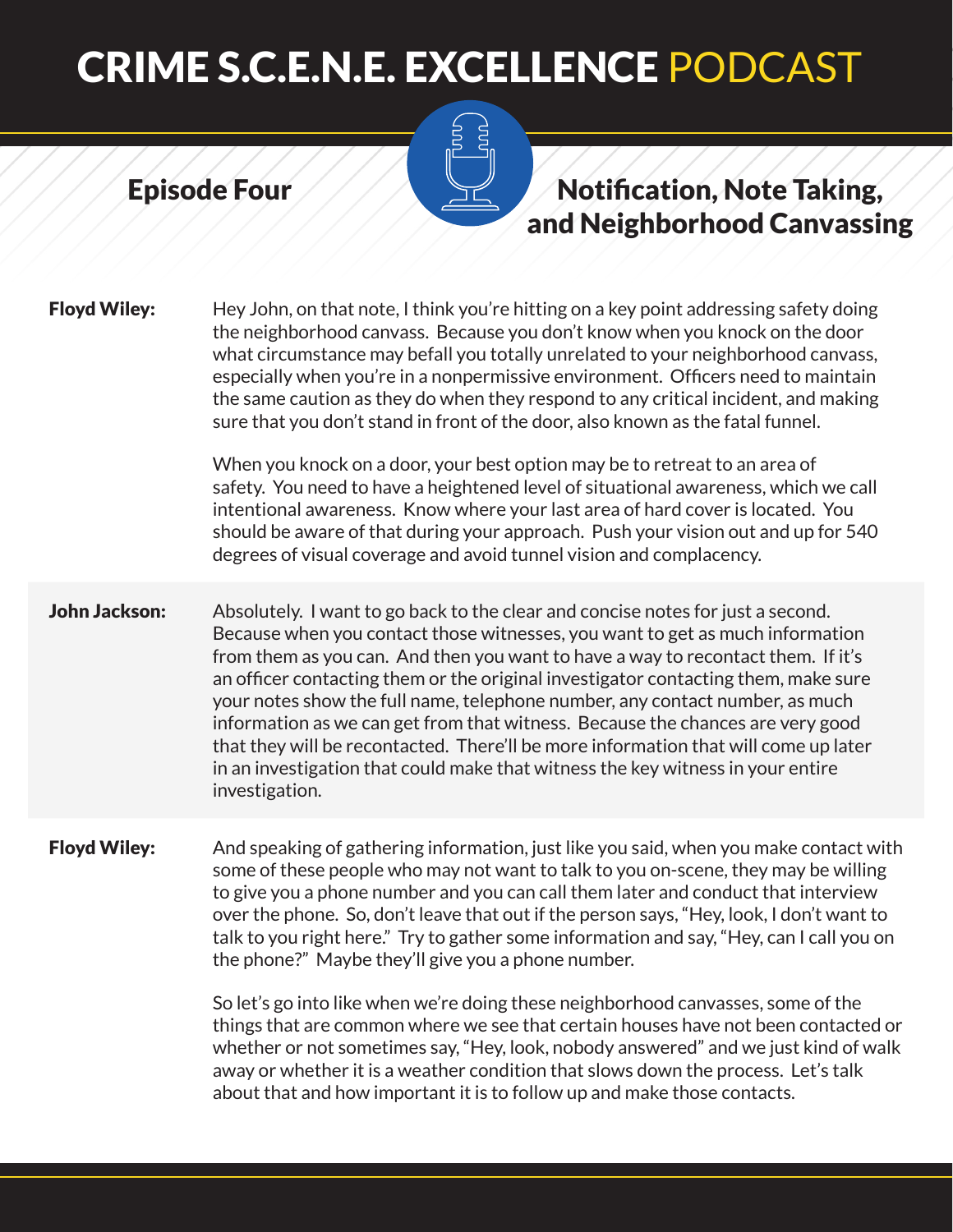#### Episode Four



## Notification, Note Taking, and Neighborhood Canvassing

**John Jackson:** Well, I have a good example to go along with that too. Years back, working at a murder investigation, and this particular sergeant that I was working for, he just drilled it in about area canvasses, and our area canvasses would get bigger and bigger and bigger because we'd get frustrated that we weren't getting any information. And so we'd go back and we'd recontact every household that the first investigators did not get a response.

> On our third trip through the neighborhood, we knocked on a door and an individual came to the door and you could tell was extremely nervous and hesitant to talk to us. All the bells and whistles went off of why is this person that way? So we convinced this person to let us take his picture and throw him into a blind array photo spread. And lo and behold, this was the suspect in our murder and he lived three doors down from the victim.

> So, it is very important to keep hammering those area canvasses. And I know as a detective or as a district officer, it's probably one of the most frustrating things you do, but it's also one of the most important things you do. So, keep good notes and go back to those residences that you didn't contact. Recontact somebody if you just didn't feel right about them.

**Floyd Wiley:** You know what else, John? When we talk about keeping those good notes, I want to just have the audience hear just a little bit about that serial killer incident, the note taking you were able to piece things back together. Can you kind of share that with them?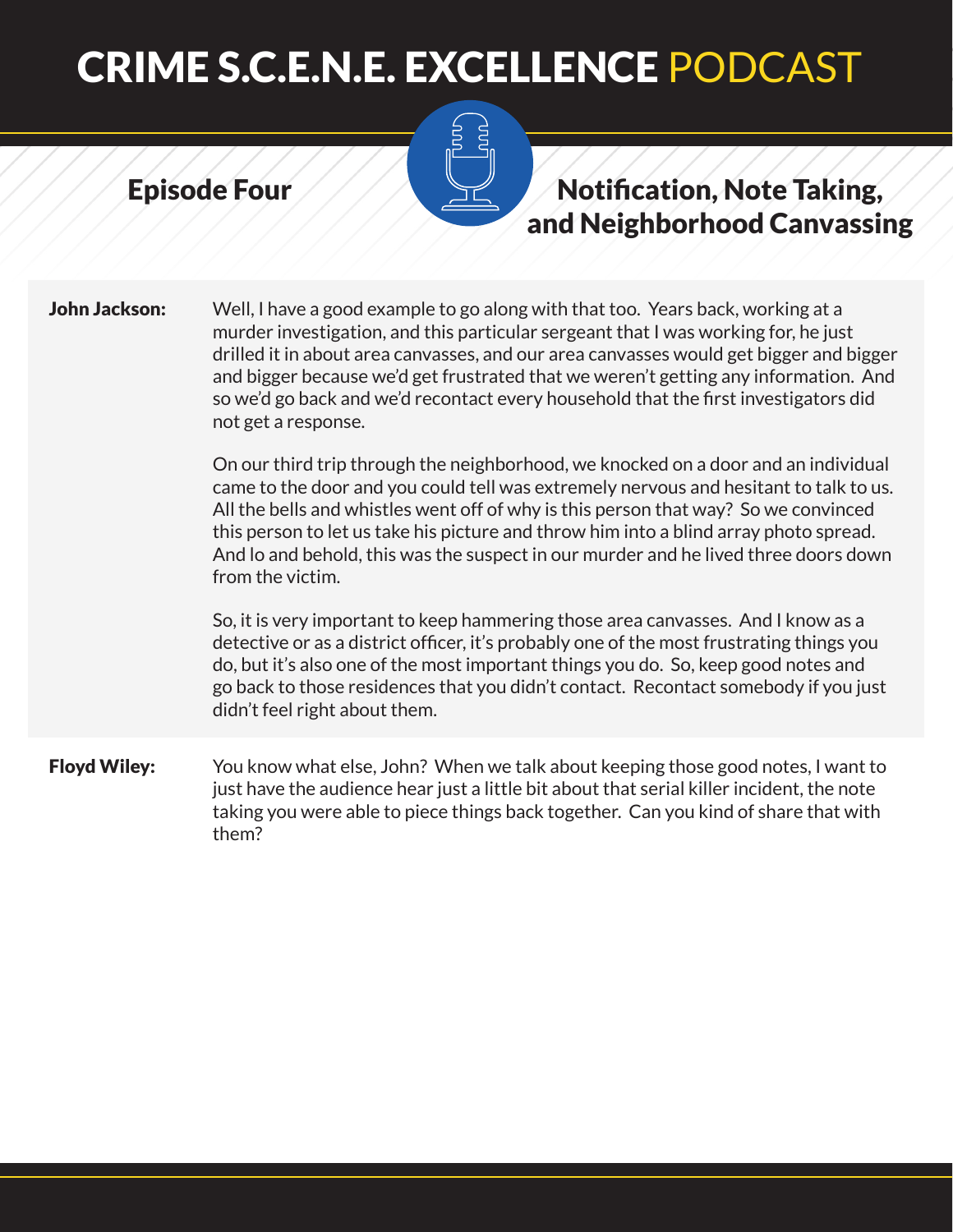#### Episode Four

### Notification, Note Taking, and Neighborhood Canvassing

**John Jackson:** It was a situation where you had a new set of eyes looking at old case files and old notes. And these guys back in the day, they maybe didn't know what they were getting, but they got a lot of important information and they kept good notes. When you put the new eyes reviewing a case file and you start coming up with some new things you want to follow up on, that's what happened in Kansas City.

> We had a gentleman, he was a trash man. And so he would go through the neighborhoods and locate these potential victims, and then when the opportunity struck, he would get them to come with him. And before long, he had murdered them, and he would always pose these people. Most of them were prostitutes, and as they started talking among themselves—the other prostitutes—and they started sharing information with the investigators, it kept coming out: "Everybody watch out for that trash man. He's spooky."

Well, it turned out that 13 women we were able to make a case on. We don't believe that he was done when we got the last one, because his position with the trash company had changed from riding on the back of the truck to being a supervisor, where he followed the trash truck and picked up anything that they missed. And so he drove directly to the dump. There's a strong belief there were other victims and that's how he disposed of those other victims.

The notes that those investigators and those officers took 15 to 20 years ago became very, very important, current day, with new technologies available, follow the notes, follow the evidence, led us to a suspect. It was very beneficial the notes that those officers took back in the day.